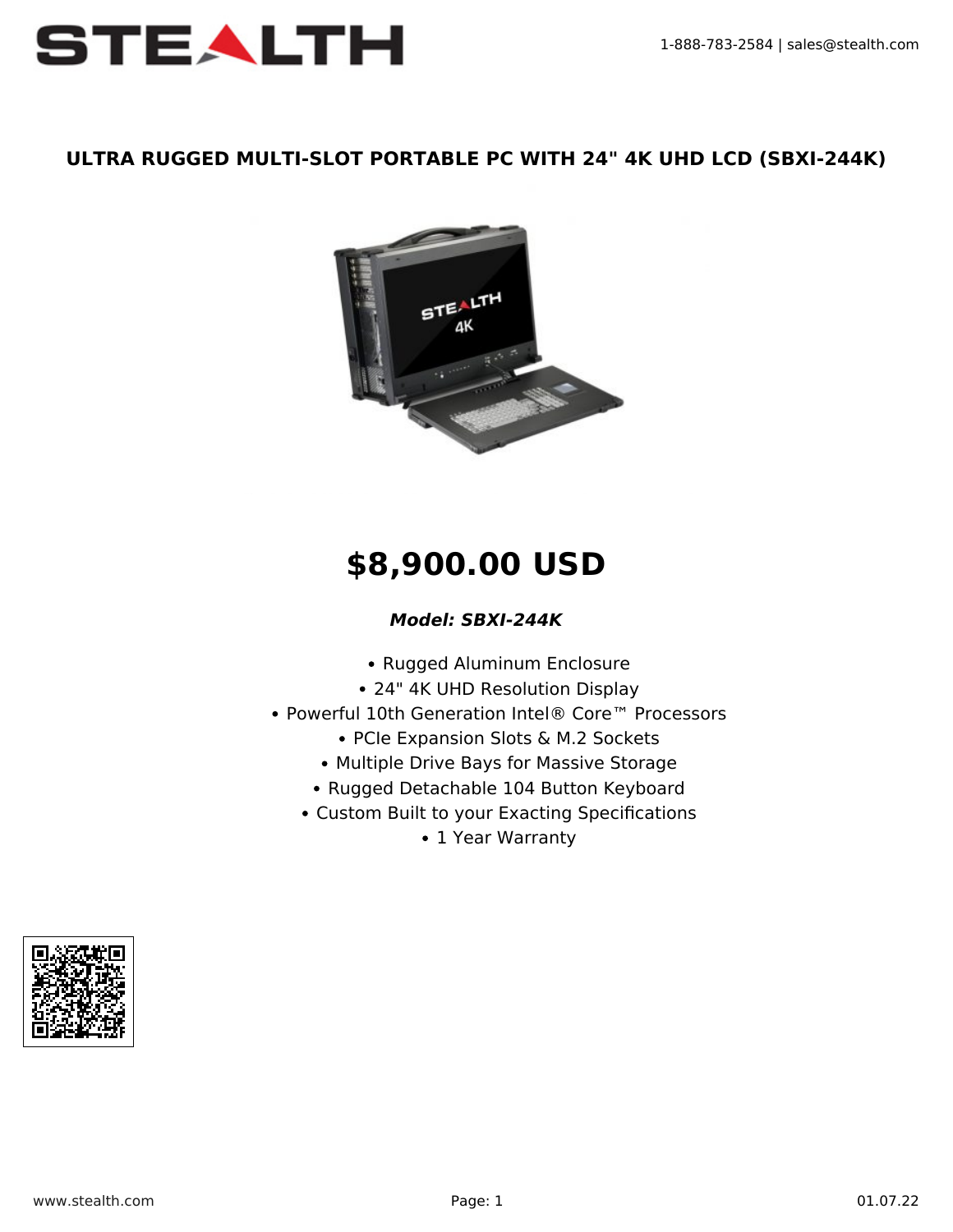

#### **GALLERY IMAGES**



## **PRODUCT DESCRIPTION**

Stealth's model SBXI-244K Multi-Slot Portable PC is a rugged mobile computer workstation for people who require the power and expansion capability of a Desktop PC but in a portable package.

The SBXI-244K features a 24" 4K UHD Display (3840×2160 resolution) and is powered by 10th Generation Intel® Core™ Processors. Configuration options include up to 128GB of memory and massive storage capability supporting M.2 NVMe Drives, 2.5" Solid State Drives and 3.5" Hard Drives. The SBXI-244K features an ATX mainboard that supports up to 6 full-length PCIe Expansion Cards and provides an abundance of I/O Ports – all encapsulated within a rugged aluminum enclosure with shock absorbing rubber corners.

Stealth's [rugged portable computers](https://www.stealth.com/ruggedportables/) are ideal for users who cannot haul their Desktop PC to customer sites, hostile environments or remote locations. The StealthBOX Portable PC provides performance and expansion capability not found in Laptops or Tablets.

Typical applications include:

- Instrumentation and Control
- Field service & diagnostic application in many industries
	- Portable servers & workstations
	- Network and communications testing
		- Field Forensics
		- Data acquisition
		- Geophysical exploration
	- Video and audio editing on location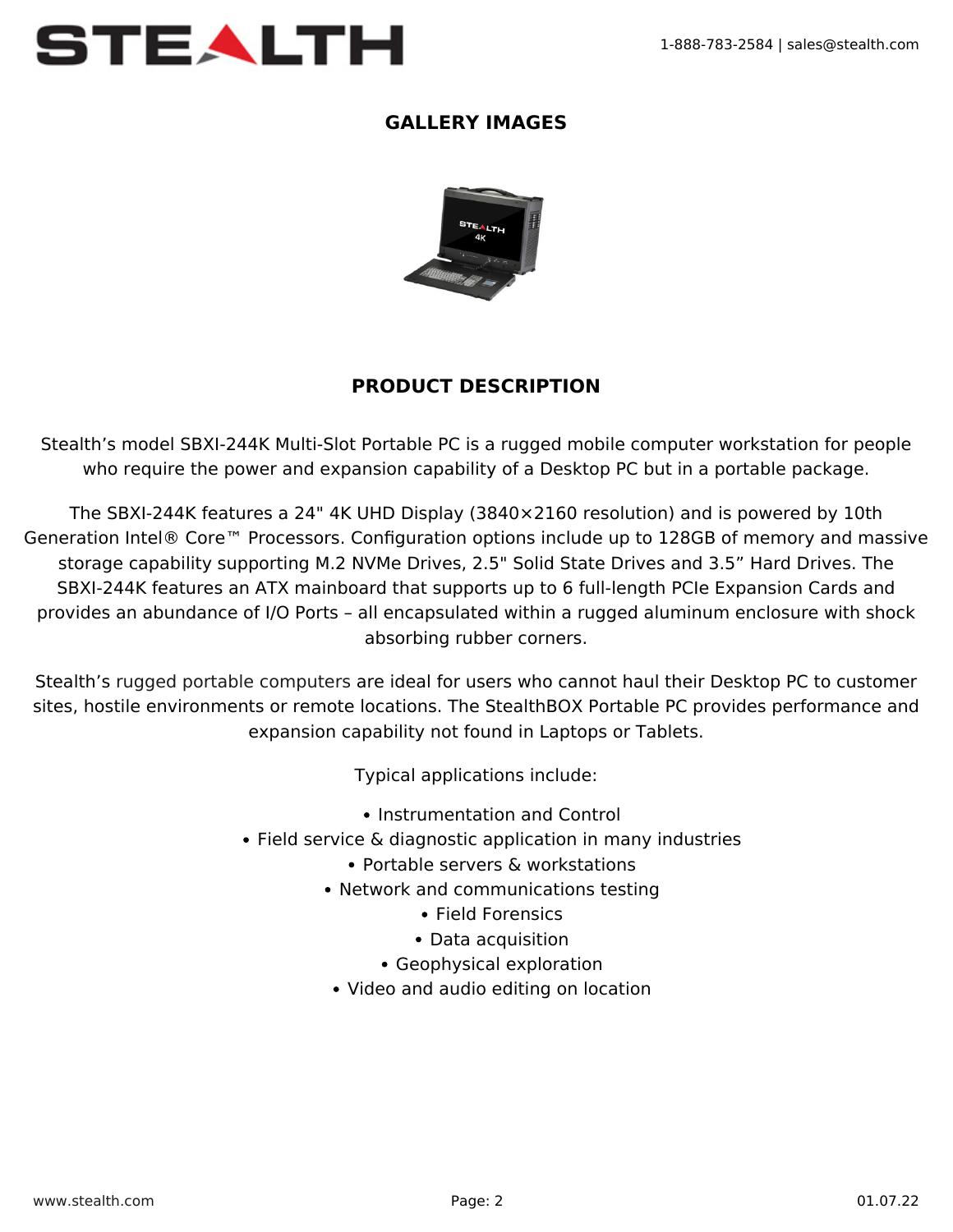

## **ADDITIONAL INFORMATION**

| <b>Processor</b>         | Supporting Intel®'s 10th Generation Core™ Processors (Comet<br>Lake)<br>Intel® Core <sup>™</sup> i3-10100 (4 Cores / 8 Threads, up to 4.30GHz)<br>Intel <sup>®</sup> Core <sup>™</sup> i5-10400 (6 Cores / 12 Threads, up to 4.30GHz)<br>Intel <sup>®</sup> Core <sup>™</sup> i7-10700 (8 Cores / 16 Threads, up to 4.80GHz)<br>Intel® Core™ i9-10900 (10 Cores / 20 Threads, up to 5.20GHz)   |
|--------------------------|------------------------------------------------------------------------------------------------------------------------------------------------------------------------------------------------------------------------------------------------------------------------------------------------------------------------------------------------------------------------------------------------|
| <b>Memory</b>            | 4 DDR4 Memory Sockets supporting up to 128GB RAM / Memory                                                                                                                                                                                                                                                                                                                                      |
| <b>Internal Storage</b>  | Supports all SATA (Serial-ATA) I, II & III Hard Drives (1.5Gb/s, 3Gb/s<br>and 6Gb/s)<br>Optional support for SAS (Serial Attached SCSI), SCSI or Solid State<br>Hard Drives (SSD)<br>Optional Onboard RAID configurations (0, 1, 5, 10), requires multiple<br>drives (Note: this option may require a PCIe expansion slot)<br>Optional Intel Smart Response Technology on supported Processors |
| <b>Drive Bays</b>        | (7) 5.25" External Drive Bays<br>(1) 3.5" Internal Drive Bay<br>(1) Slimline Optical Drive Bay (For use with slim Optical Drives)                                                                                                                                                                                                                                                              |
| <b>Expansion Slot(s)</b> | 1 x M.2 Socket 3, with M key, type 2242/2260/2280 storage devices<br>support (SATA & PCIE 3.0 x 4 mode)<br>1 x M.2 Socket 3, with M key, type 2242/2260/2280/22110 storage<br>devices support (PCIE 3.0 x 4 mode)<br>(4) PCIe 3.0 x1<br>$1 \times$ PCIe $\times$ 16 3.0 Slot<br>$1 \times$ PCIe x16 3.0 (max at x4 mode)                                                                       |
| <b>Removable Storage</b> | DVDRW/CDRW Optical Drive offered standard (uses 1 x 5.25" Bay)<br>Optional support for all Standard 5.25" Optical Disk Drives<br>Optional DVDRW/Blu-Ray Burner<br>Optional Removable drive bay with Key locking (uses 5.25"<br>expansion bay)                                                                                                                                                  |
| <b>LCD Monitor</b>       | 23.8" (24") 3840 x 2160 Native Resolution (4K)                                                                                                                                                                                                                                                                                                                                                 |
| <b>Video</b>             | Intel <sup>®</sup> UHD Graphics 630                                                                                                                                                                                                                                                                                                                                                            |
| <b>Audio</b>             | Built-in amplified 2 x 3W Stereo Speakers<br>Onboard 8-Channel High Definition Audio CODEC                                                                                                                                                                                                                                                                                                     |